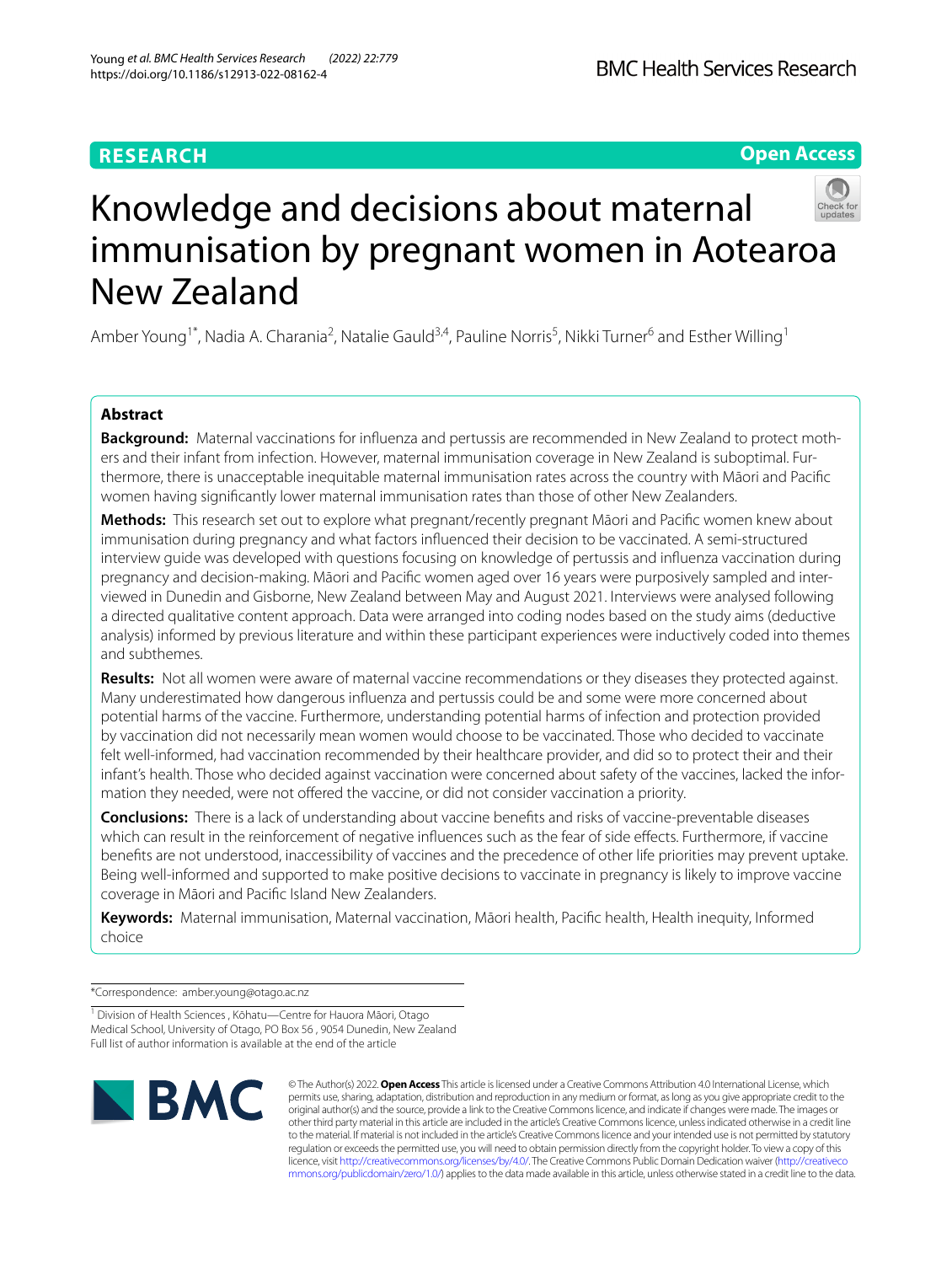# **Background**

Vaccination is an efective global strategy to prevent or reduce morbidity and mortality caused by certain infectious diseases [[1\]](#page-10-0). Vaccinations are recommended at diferent stages of life, including from birth (e.g. hepatitis B vaccine in infants exposed to the virus) right through to use in older adults (e.g. varicella-zoster) [\[2](#page-10-1)]. In many countries, including Aotearoa New Zealand, it is recommended that pregnant women are vaccinated for COVID-19, infuenza, and pertussis to protect both themselves and their infant from infection  $[2-4]$  $[2-4]$  $[2-4]$ .

Until recently, only two maternal vaccinations were recommended and provided free of charge in New Zealand, the pertussis-containing vaccine and the infuenza vaccine [[2,](#page-10-1) [4](#page-10-2)]. In 2021, the COVID-19 vaccine was also included in the maternal recommendations due to the risk of severe disease resulting from infection during pregnancy  $[2, 4]$  $[2, 4]$  $[2, 4]$  $[2, 4]$  $[2, 4]$ . The influenza and COVID-19 vaccines are recommended at any stage during pregnancy and the pertussis-containing vaccine (Tetanus-diphtheria and acellular pertussis) is recommended from the beginning of the second trimester [[4\]](#page-10-2).

Infuenza infection during pregnancy can cause severe disease and hospitalisation [\[5](#page-10-3)], and poorer outcomes in infants (e.g. preterm birth, low birthweight, and hospitalisation)  $[4, 6]$  $[4, 6]$  $[4, 6]$ . In severe cases, the mother or her unborn baby may die [\[2](#page-10-1)]. Infants that are infected with pertussis (whooping cough) can become seriously ill and one in two infants infected will require hospitalisation [[4\]](#page-10-2). Of those hospitalised, some suffer from severe morbidity such as brain damage and may die [\[7](#page-10-5)]. Infuenza immunisation during pregnancy builds antibodies in the mother to protect them from infection. Additionally, following maternal immunisation against infuenza and pertussis, antibodies are passed through the placenta to provide passive immunity to their infant during their frst few months of life  $[2]$  $[2]$ . This protects infants from severe illness until they can be fully immunised themselves. In New Zealand, immunising pregnant women has been shown to reduce infection with infuenza during pregnancy by approximately 50% and hospitalisation by 65% [[2\]](#page-10-1) and to prevent infant pertussis hospitalisations by 38% and deaths by 49% [\[8](#page-10-6)].

Maternal immunisation coverage in New Zealand is suboptimal [[9\]](#page-11-0). Immunisation against pertussis infection during pregnancy was only taken up by 44% of pregnant women in 2018 [[9\]](#page-11-0). Furthermore, Māori (Indigenous New Zealanders) and Pacifc women and women from areas of high deprivation continue to have signifcantly lower maternal immunisation rates than those of other New Zealanders [\[9](#page-11-0)]. Māori and Pacifc infants are also more likely to require hospitalisation with pertussis than those from other ethnic groups  $[10]$  $[10]$ . This is an outcome of unacceptable inequitable maternal immunisation rates with consequences across the country.

Maternity care in New Zealand is available free of charge as a national midwifery continuity of care model  $[11, 12]$  $[11, 12]$  $[11, 12]$  $[11, 12]$ . This model allows time to build trusting partnership with women over time [\[12](#page-11-3)]. Trusting midwives recommendations is a known factor to support vaccine uptake [[13\]](#page-11-4). However, the reasons that pregnant women remain unimmunised are often complex and multifactorial [[14,](#page-11-5) [15\]](#page-11-6). Some women may not receive adequate information about recommended vaccinations during pregnancy  $[14]$  $[14]$ , particularly if they live in areas of high deprivation  $[16]$  $[16]$  $[16]$ , resulting in lack of awareness in these groups that vaccinations are recommended during pregnancy  $[14]$ . They may also be uncertain about the risks and benefts of vaccinating [\[17\]](#page-11-8), possibly fuelled by misinformation [[14\]](#page-11-5). Furthermore, access to health service providers is necessary to be immunised, yet barriers to accessing these health services may be signifcant for some [[18–](#page-11-9)[20](#page-11-10)]. Barriers to accessing midwifery care may be a particular concern for Māori and Pacifc women [[21–](#page-11-11)[23\]](#page-11-12).

## **Methods**

# **Aims**

Māori and Pacifc women experience signifcant inequities in immunisation coverage during pregnancy [\[9](#page-11-0)]. This research set out to explore primarily what Māori and Pacifc women knew about immunisation during pregnancy and what factors infuenced their decision to be vaccinated to inform recommendations to maternal immunisation service delivery and reduce immunisation inequities.

## **Study design and setting**

Interviews were conducted in Dunedin and Gisborne, New Zealand between May and August 2021. Dunedin has a population of over 134,000, of which approximately 11% are Māori and 3% are Pacifc peoples; Gisborne has a population of over 50,000, of which approximately 53% are Māori and 4.5% are Pacifc peoples [[24–](#page-11-13)[26\]](#page-11-14). Interviews were held in a location that suited the women. In Dunedin they were conducted at a local community outreach centre, at a room booked at the University, and at women's houses. In Gisborne, the interviews were conducted in a primary care health centre.

Tikanga Māori (Indigenous customary practices) were incorporated within the interview process and Community-Up research principles were practised [[27,](#page-11-15) [28](#page-11-16)]. Specifically, Māori participants were offered a karakia (prayer or incantation) at the beginning of interviews, and researchers worked to build whanaungatanga (relationships). Manaakitanga (respect and hospitality) was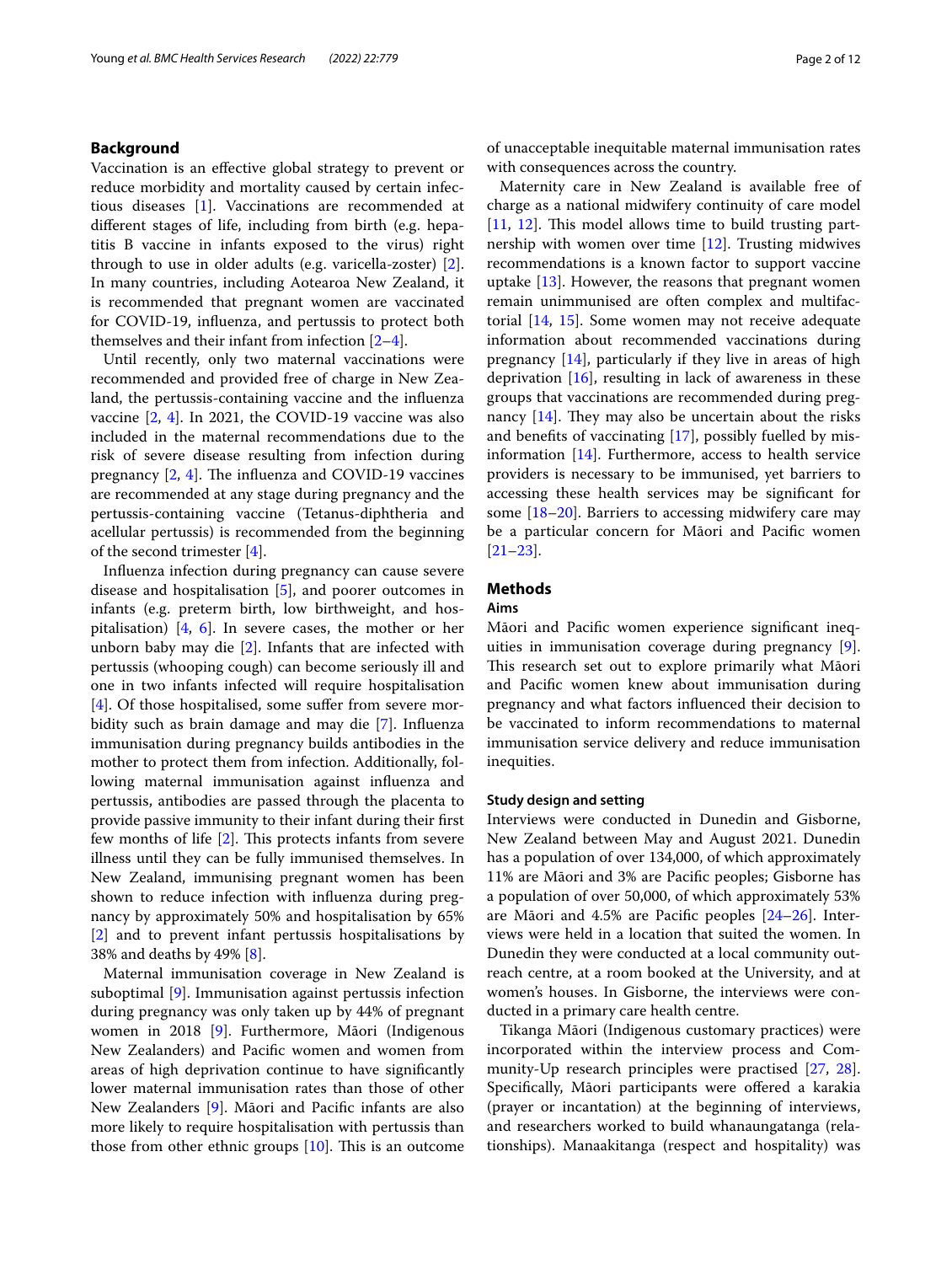promoted by providing participants with resources and support throughout the project, including a supermarket voucher as an appreciation of participation. For some of the interviews infants and small children were present, but for most interviews only the participants and researchers attended. Female Māori and Pacifc research assistants supported the interviews (e.g. if translation was needed) and analysis of data for cultural context.

# **Interview topic guide**

A semi-structured interview guide was developed with questions focusing on knowledge of pertussis and infuenza vaccination during pregnancy and decision-making. COVID-19 vaccination was not recommended in pregnancy until after some interviews had taken place, so COVID-19 vaccination was excluded from the topic guide. Concepts to be discussed during the interviews were determined by prior review of the literature and with input from the research advisory team, which consisted of Māori and non-Māori health research academics, a general practitioner, and pharmacists. The study protocol was peer reviewed independently by a Pacifc health researcher and an academic public health physician and their feedback led to further improvement of questions for participants. The interview guide was then pilot tested with three Māori or Pacifc women and no further amendments were made.

#### **Participants and recruitment**

Participant number needed to be large enough to justify the appropriateness of themes identifed from analysis and take into account limitations of time available and costs. We sought participation from 10 to 15 pregnant or recently pregnant women (defned as those whose infant was one year old or less). We undertook purposive sampling of Māori or Pacifc women over 16 years of age, aiming to include those who received and did not receive maternal pertussis and/or infuenza vaccinations. To be eligible for inclusion, participants needed be able to respond to questions in English. However, a Samoan research assistant provided translation support for two participants who needed additional help understanding the questions.

Recruitment was undertaken using a variety of methods including via posters in General Practice surgeries and in selected areas in the community, local midwives, posting on social media, by telephone through local community outreach and engagement, and snowballing. Written informed consent was obtained before each interview; this was done by reading through the consent documentation with the women, which included information about audio recording the interview. Two Samoan women needed additional support in understanding the English version of the consent documentation, so this was also read out verbatim in Samoan by the research assistant to ensure full understanding.

## **Methodology and Analysis**

The focus of this study is on pregnant women's beliefs and decision-making around vaccination to inform recommendations to improve maternal immunisation service delivery. Thus, an interpretive description methodology was appropriate to provide a framework to discover patterns amongst women's experiences [\[29\]](#page-11-17).

The interviews were analysed following a directed qualitative content approach  $[30, 31]$  $[30, 31]$  $[30, 31]$  $[30, 31]$  $[30, 31]$ . The interviews were transcribed verbatim and double checked by the Primary Investigator (PI) and research assistants. As part of the immersion stage, the interview transcripts were reread multiple times by the PI. The PI, assisted by the Māori Investigator on the project, arranged data into coding nodes based on the study aims (deductive analysis) informed by previous literature and within these, data were inductively coded using qualitative analysis software programme NVivo Plus (QSR International LLC). Potential themes and sub-themes were reviewed against the dataset, and further refned by collapsing and reordering themes and data grouping into higher order themes for abstraction. Themes were then peer reviewed by the Māori Investigator on the project and reviewed by a participant for validation of the analysis; all reviewers agreed with the analysis and no changes were made.

The TACT framework (Trustworthiness, Auditability, Credibility, and Transferability) was used to enhance rigour [\[32\]](#page-11-20). Trustworthiness was achieved through clearly defning where data were collected from and through the collaboration with an experienced and diverse research team. Furthermore, a systematic process was utilised during analysis by organising data into the deductive nodes (i.e. the aims) and then constructing themes within these. Refexivity is an important aspect of trustworthiness. The primary investigator (PI) is a woman who has been pregnant and a healthcare professional working in a Māori health research centre. The PI is supportive of maternal vaccinations and acknowledges how prior assumptions and behaviour may impact the study. The PI engaged in practices related to researcher refexivity, such as identifying and acknowledging values and beliefs and how these may impact upon those with opposing views and keeping a researcher journal throughout the research process [[33,](#page-11-21) [34](#page-11-22)]. Auditability was attained through clear description and transparency of data collection processes, verifcation of data transcriptions, and data analysis. Credibility was sought by sending themes to three participants for verifcation, peer review of analysis, and the use of direct quotations. Transferability was shown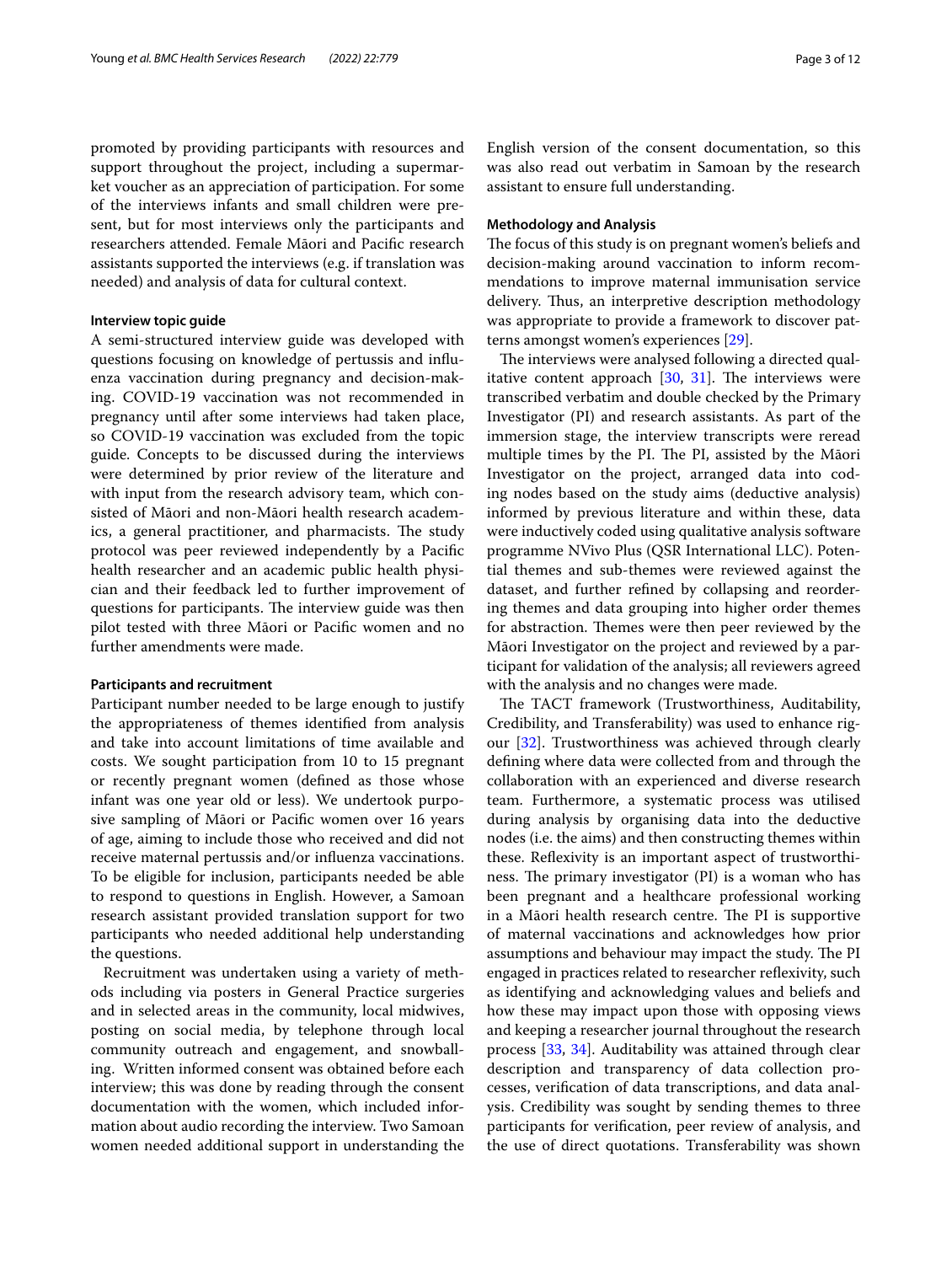through clearly defning participants and the context of the study.

# **Results**

Interviews took approximately 20 min to one hour. Fifteen individuals participated in the project, nine identifed as Māori, one identifed as New Zealander/Māori, three identifed as Samoan, and two as Cook Island Māori. Interviews in Gisborne led to more Māori women being recruited due to population demographics and working with a Māori health provider for recruitment. Ages ranged from 20 to 37 years of age. Seven were pregnant at the time of the interview and one of these also had a six-month-old infant. The remaining eight participants had infants aged one year or younger. Two participants (3 and 6) had limited English but were able to respond to questions with translation support from the Pacifc research assistant (i.e. some questions required translation into Samoan). Eleven participants were born in New Zealand, three were born in Samoa and one was born in the Cook Islands. Deprivation was derived using participants street address and the Socioeconomic deprivation profle on the Environmental Health Intelligence New Zealand website; the lower the decile, the lower the level of deprivation  $[35]$  $[35]$ . The level of deprivation according to address was varied across the participants. Two lived in Decile 1–2 (area of lowest deprivation), three lived in Decile 3–4, one lived in Decile 5–6, two lived in Decile 7–8, and seven lived in Decile 9–10 (area of highest deprivation). See Table [1](#page-3-0) for the ethnicity, timing of pregnancy or post-birth, and vaccination status of participants.

#### **Analysis**

The nodes and themes identified from the interviews are shown in Table [2.](#page-4-0) Themes in the node Influences on decisions were split into Decided to vaccinate and Unvaccinated or undecided.

The main themes identified in this node are Gaps in awareness, Vaccination: Possible protection vs. potential harms, and Infection: Perceived potential harm and risk of infection. Little diference was found between Māori and Pacifc participants across the themes.

# *Gaps in awareness*

Not all women were aware of maternal vaccine recommendations. Two participants were not aware of any vaccine that was recommended in pregnancy. Ten participants were aware of both vaccines, although when asked

<span id="page-3-0"></span>**Table 1** Ethnicity, timing of pregnancy or post-birth, and vaccination status of participants

| Participant number | <b>Ethnicity</b>     | Stage of pregnancy/age of infant                          | <b>Vaccination status</b>                         |
|--------------------|----------------------|-----------------------------------------------------------|---------------------------------------------------|
|                    | Cook Island Māori    | Infant is 3 months old                                    | Vaccinated against:<br>- Influenza<br>- Pertussis |
| $\overline{2}$     | Cook Island Māori    | Infant is 6 months old                                    | Not vaccinated                                    |
| 3                  | Samoan               | Infant is 11 months old                                   | Vaccinated against:<br>- Influenza<br>- Pertussis |
| $\overline{4}$     | Samoan               | Infant is 2 months old                                    | Vaccinated against:<br>- Influenza                |
| 5                  | Māori                | 39 weeks pregnant                                         | Vaccinated against:<br>- Influenza                |
| 6                  | Samoan               | Infant is 6 months old and currently 3 months<br>pregnant | Not vaccinated                                    |
| 7                  | Māori                | 8 months pregnant                                         | Vaccinated against:<br>- Pertussis                |
| 8                  | Māori                | Infant is 9 months old                                    | Vaccinated against:<br>- Influenza                |
| 9                  | Māori                | 34 weeks pregnant                                         | Not vaccinated                                    |
| 10                 | Māori                | Infant is 3 months old                                    | Not vaccinated                                    |
| 11                 | Māori                | Infant is 12 months old                                   | Not vaccinated                                    |
| 12                 | New Zealander/ Māori | 8 months pregnant                                         | Not vaccinated                                    |
| 13                 | Māori                | 6 months pregnant                                         | Will vaccinate against:<br>- Pertussis            |
| 14                 | Māori                | 6 months pregnant                                         | Undecided                                         |
| 15                 | Māori                | Infant is 3 months old                                    | Vaccinated against:<br>- Pertussis                |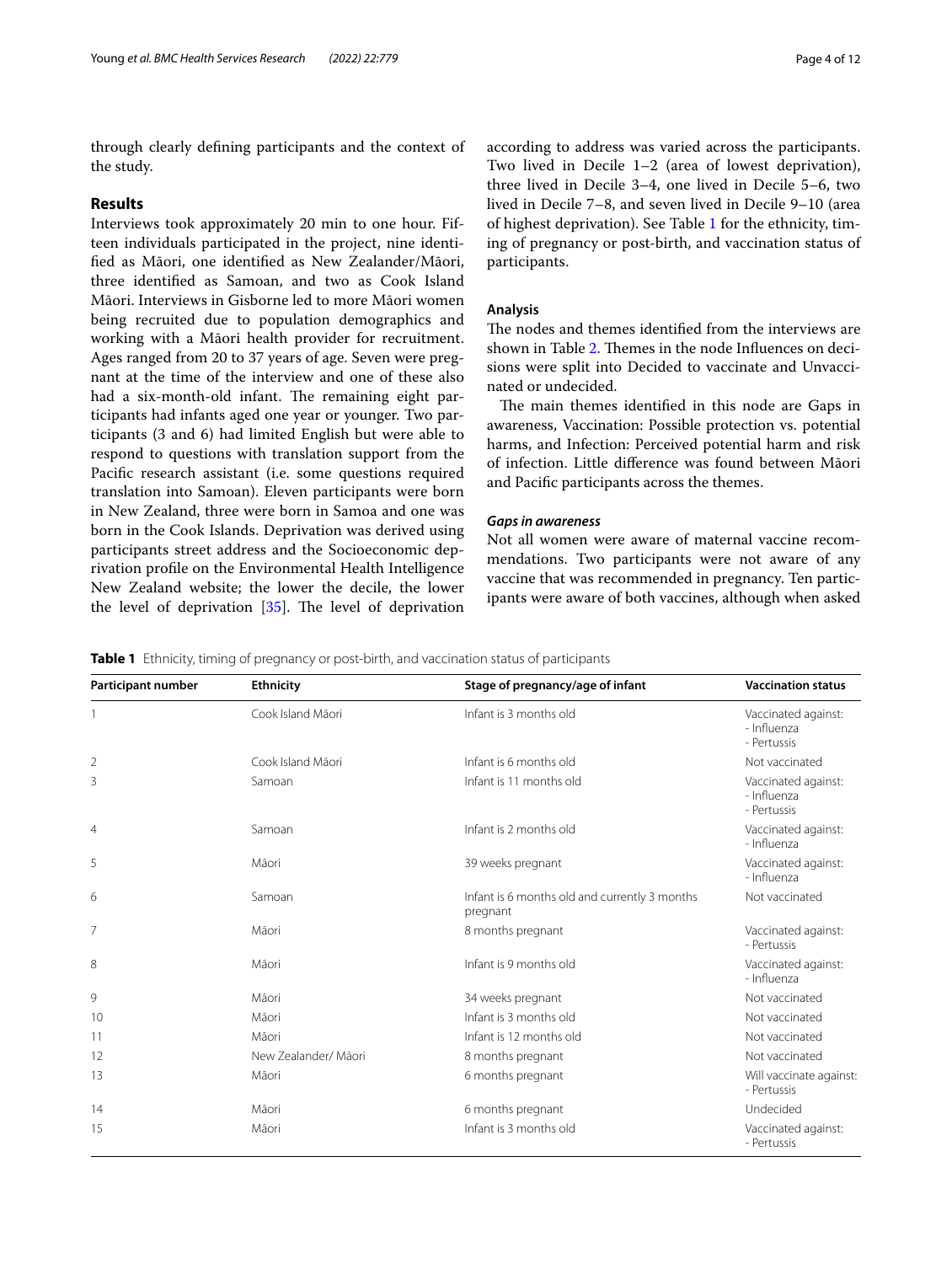# <span id="page-4-0"></span>**Table 2** Themes and sub-themes identifed

| Node                                          | Themes                                                                                                                                                |
|-----------------------------------------------|-------------------------------------------------------------------------------------------------------------------------------------------------------|
| Knowledge about vaccina-<br>tion in pregnancy | • Gaps in awareness<br>· Vaccination: Possible protection versus<br>potential harms<br>• Infection: Perceived potential harm and<br>risk of infection |
| Influences on decisions                       | Decided to vaccinate                                                                                                                                  |
|                                               | • Being well-informed is important<br>· Clear recommendations have impact<br>• Understanding protective benefits                                      |
|                                               | Unvaccinated or undecided                                                                                                                             |
|                                               | • Previously held beliefs and practices<br>• Need more effective discussions<br>• Not prioritised                                                     |

what they knew about the vaccines, some indicated they did not know much.

*"I don't really know a whole lot about the infuenza immunisation, it's kind of just there, it's always been mentioned but it's never been, like, talked about." [P14]*

*"I think I didn't know much and I still am not probably fully aware." [P15].*

A few participants were only aware of one of the recommended vaccines.

*"Oh, I didn't have that [the pertussis vaccine]. I didn't quite have that info, just the fu one." [P4]*

# *Vaccination: Possible protection versus potential harms*

Ten participants were aware that vaccines can protect against infection. Some thought protection was only for themselves, some thought it was only for their infant, and others thought protection was for themselves and their infant.

*"It improves your health system, and it will also keep baby safe. Like, you know if it's still in your womb... When they come out, they are still little and if sick you can't do anything about it until they're old. So, it's easy for me to take the vaccination while baby in the womb so it helps keeps them safe as well." [P4]*

*"…if I got vaccinated, while pregnant, the baby would have lots of immunity in her own self." [P15]*

Although, having a small amount of knowledge that protection from infection occurred, did not incentivise some women to vaccinate.

*"I don't really know much about them. Just that they protect you from those things, yeah… would just protect you and your baby." [P11]*

Some participants' vaccination perceptions centred around potential harms. Safety concerns heard from family and friends were closely linked to infuences on vaccination, as described under Unvaccinated or undecided. None of these participants were vaccinated against pertussis during pregnancy and only one [P8 quoted below] was vaccinated against infuenza because it was recommended by her employer.

A third of the participants were concerned about the safety of vaccines; however, this was often a vague recollection of an adverse event discussed by friends or family.

"Their baby has ended up in Starship [New Zealand *paediatric hospital] or something and they claimed it is from a vaccine… within my circle of friends. Um yeah that scares you a little bit… because it is so personalised." [P8]*

*"My cousin, actually, she's in a wheelchair from being immunised, but that wasn't while her mum was pregnant. I think it was after. But that whole thing there has put me of altogether. I get my kids done… But not while I am pregnant." [P9]*

Two unvaccinated participants had been discouraged by their peers' comments about safety of vaccines.

*"Yes, I did hear information from other women you know they tell me "Don't take it because if you take it you're gonna get sick… side efects, this is what is going to happen to you"." [P2]*

## *Infection: Perceived potential harm and risk of infection*

The perceptions of vaccine preventable disease varied amongst participants. Some women were not aware of the diseases at all. Some were aware that diseases could be harmful if contracted, but many underestimated how dangerous these diseases could be for the mother or their infant. Most women felt at risk of catching infuenza, but not of pertussis. However, even knowing potential harms of pertussis and infuenza and the potential risk of catching these infections did not necessarily mean women would choose to be vaccinated. Some believed that the diseases could be prevented by other means, your body could fight infection sufficiently, or could be treated if infection was contracted.

Not all participants understood the potential harms of pertussis infection and a few participants had not heard about pertussis infection in early infancy. Over half of the women interviewed knew that contracting pertussis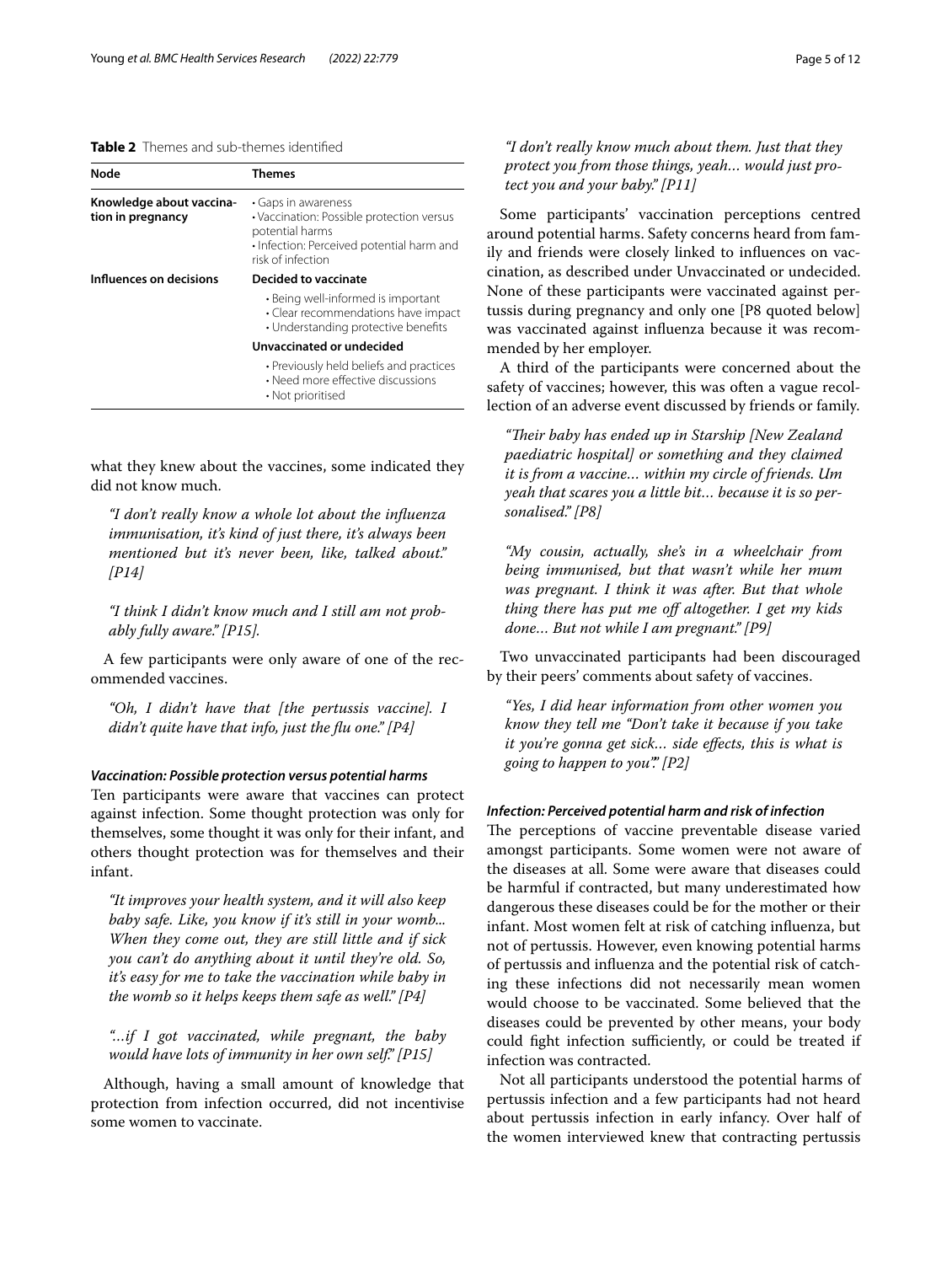could be harmful to infants. Many had a vague notion of the disease being 'bad' or 'serious' in infants but were not aware that it can be fatal.

*"I just know that if babies do get it [pertussis], it can be really bad… for baby it would be awful… but just from what I looked up I just know that it can be really, I don't know if it can be fatal or not." [P15]*

A third of participants did not know much about pertussis or underestimated the potential harms in infants.

*"I don't know [how serious is it] because I haven't, I don't know anything about it." [P10].*

*"…it's another sickness that, you know, they've got to go through." [P5].*

Just over half of the participants acknowledged, to varying degrees, that infuenza infection could be a problem for the pregnant mother, their infant, or for both of them.

*"Really serious, like really bad. It [infuenza] would be a concern for me and especially baby." [P4]*

However, almost all  $(n=13)$  participants either underestimated the potential harms of infuenza infection or did not know infection could be worse in pregnancy, for some this was because they had experienced infuenza before and it had been mild. Nine of these participants did not receive the infuenza vaccination.

*"I didn't actually think it would be that bad to be quite honest." [P8]*

*"I've always just been told it can't harm the baby." [P7]*

Knowing potential seriousness of infuenza or pertussis infection did not always infuence women's vaccine decision making. Some participants who remained unvaccinated also thought it would be serious for them and/or their infant.

*"I think it [infuenza] would be serious, not only for me but also for my baby, yeah... yeah could defnitely be concerned about it, it could come to the worst of it as well." [P2]*

*"[Pertussis infection would be] serious for the baby I think, yeah… what I've seen, like, on social media that babies have less of a chance of surviving." [P11]*

The likelihood of catching influenza and pertussis was discussed. Overall, participants thought it was more likely they could catch infuenza than pertussis. Most participants thought the likelihood of catching infuenza was high. However, almost half were not vaccinated even though they felt they would be susceptible to infection.

*"Quite [likely to get infuenza], I get quite sick quite easily." [P5].*

Four participants thought the likelihood of catching infuenza was low and were not vaccinated. Reasons of perceived low risk included the introduced COVID-19 mitigation strategies and infant's due date being at the end of the infuenza season.

*"You know with, like, COVID and everything now, everyone's a lot more, you know, signs their name, washes their hands, sanitises, some people even wear masks and things like that." [P12]*

*"Not very likely [to catch infuenza]… just because its coming to the end of winter." [P13].*

Over half of the participants did not think it was likely they or their infant would catch pertussis and only a couple of these women were vaccinated against it. For many, this was because they had not been personally afected by pertussis before.

*"I guess I thought it [pertussis infection] was not very likely." [P8]*

*"While growing up it was not common where I come from. Whooping cough, I never heard of it. I've never have heard of any case, growing up in the Cook Islands, that any babies passed away from that kind of thing." [P2]*

A group of participants who did not want the vaccine while pregnant thought alternative measures could be taken to prevent infection or harm from disease if contracted. These participants thought you could take precautions to prevent infection (e.g. frequent handwashing and keeping warm), or they would prefer to rely on their immune system to counter infection, or they thought the best course of action would be to seek medical help once they had been infected.

*"I think I need to be careful and make myself comfortable and also dress up warm… yeah I think that's enough." [P6]*

*"I feel your body can help itself if it needs to." [P13].*

#### *Infuences on decisions*

The second node in the framework is about the influences on participants' decisions about whether to vaccinate during pregnancy. This node had many themes, grouped into two context topics of Decided to vaccinate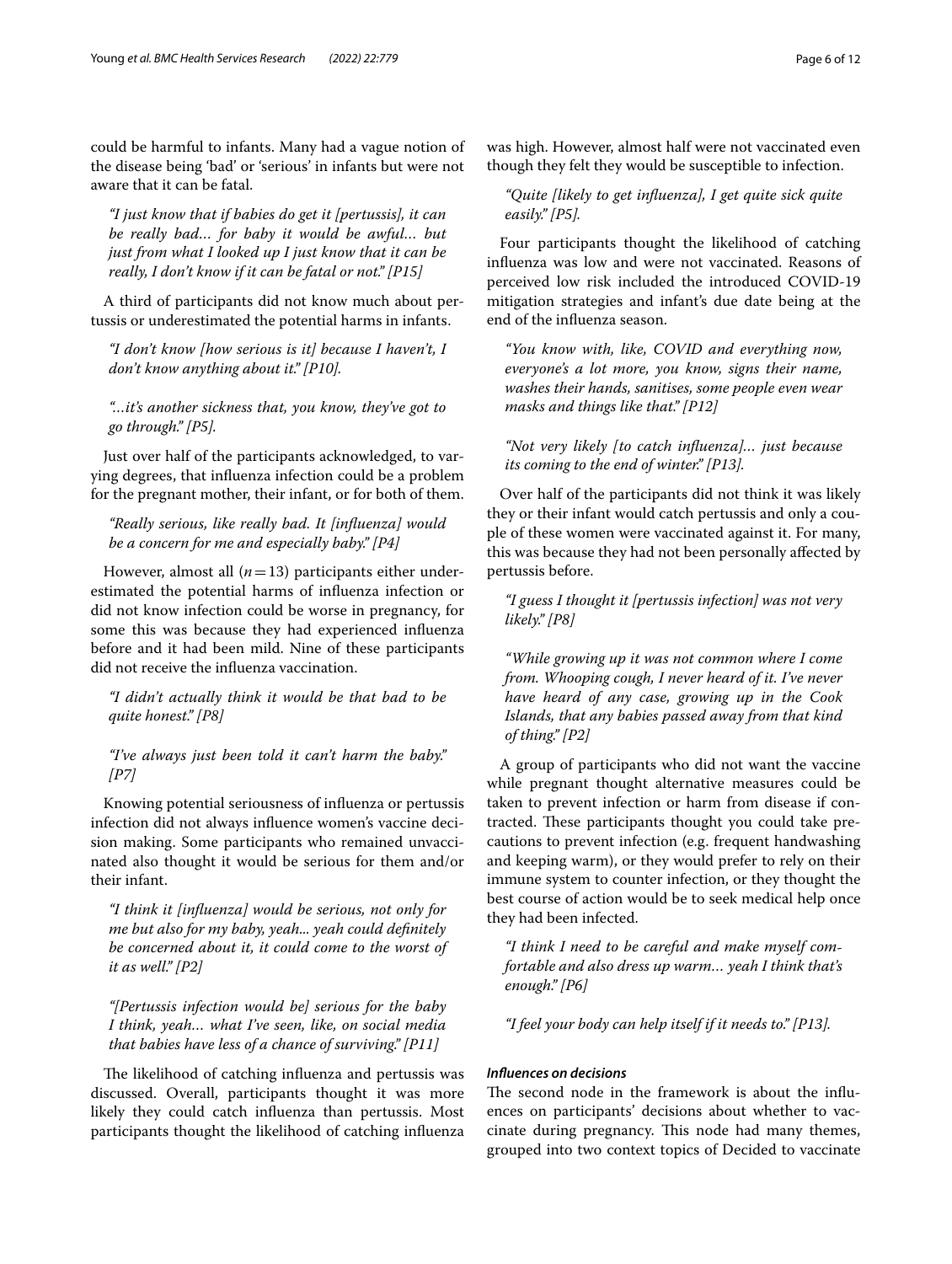<span id="page-6-0"></span>**Table 3** Positive infuences on decision to vaccinate

| Theme (n)                                       | <b>Comment and example quotes</b>                                                                                                                                                                                                                                                                                                                                                                                                                                                                                                                                                                                                                              |  |
|-------------------------------------------------|----------------------------------------------------------------------------------------------------------------------------------------------------------------------------------------------------------------------------------------------------------------------------------------------------------------------------------------------------------------------------------------------------------------------------------------------------------------------------------------------------------------------------------------------------------------------------------------------------------------------------------------------------------------|--|
| Being well-informed is important<br>$(n = 6)$   | For some participants, being adequately informed about vaccinations was<br>enough to decide to be vaccinated.<br>" I read all the information, also my doctor explain[ed] to me what this<br>means. And I'm OK. I'm ok to do it." [P3]<br>"I wasn't going to, but when I got more information on it [from the mid-<br>wife], I decided it would be better for my baby I actually wasn't going to<br>get it and then I decided that I should." [P7]                                                                                                                                                                                                             |  |
| Clear recommendations have impact<br>$(n = 8)$  | A third of participants decided to get vaccinated because it was recom-<br>mended by their GP or midwife. Three participants were positively influ-<br>enced by their family or friends. A couple of the participants were recom-<br>mended and offered influenza vaccination through their place of work.<br>"Midwife they tell me to do that thing [get vaccinated]." [P3]<br>"It was my partner's aunty actually [that told her about vaccination]. So, I<br>just booked an appointment with the doctor." [P5]<br>"I did have the flu vaccine though. That's only because we are offered it<br>through work. But otherwise out of work, I don't know." [P8] |  |
| Understanding protective benefits<br>$(n = 11)$ | Seven participants decided to vaccinate to ensure their baby was healthy.<br>Four participants wanted to get vaccinated for their own health and safety.<br>"I decided it would be better for my baby the health of my baby." [P7]<br>"For baby, and also for the mum as well." [P3]                                                                                                                                                                                                                                                                                                                                                                           |  |

and Unvaccinated or undecided. Grouping enabled the infuences to be put into context of the outcome (i.e. whether they were vaccinated). Firstly, for Decided to vaccinate, there were three main themes: Being wellinformed is important, Clear recommendations have impact, and Understanding protective benefts. Secondly, for those who were Unvaccinated or undecided, there were also three main themes: Previously held beliefs and practices, Need more efective discussions, and Not prioritised. For many, their reasons for vaccinating or not vaccinating were down to a multitude of factors (i.e. they appear in more than one theme or subtheme).

*Decided to vaccinate* Many participants decided to vaccinate because they felt informed enough to make that decision, usually by their midwife or sometimes by their General Practitioner (GP; i.e. their family doctor). For one, being well-informed changed their decision to be vaccinated. Some participants decided to vaccinate because it was recommended by their midwife or GP, or because influenza vaccination was offered in their workplace. Some participants were encouraged to vaccinate by their family and friends. Some participants decided to vaccinate to protect their health and the health of their infant. The themes are summarised in Table [3](#page-6-0).

*Unvaccinated or undecided* Some participants did not want to vaccinate because of previously held beliefs or practices. Some were concerned about safety of the vaccines and thought the risks did not outweigh potential benefts. Two participants distrusted their healthcare provider's opinion on the topic, with one believing that healthcare providers follow the Ministry of Health recommendations rather than give independent advice that was best for their clients. The other had limited contact with their midwife and preferred to rely on family for healthcare matters. Concern about vaccine safety and distrust limited participants' ability to receive positive information about vaccinating during pregnancy. Many participants thought they were unlikely to catch infuenza or pertussis. For some, because the perceived risk of contracting the disease was low, they did not think they needed to be vaccinated. Some participants had chosen to not get vaccinated because they do not usually get vaccinated, or they had not been vaccinated for earlier pregnancies so did not think it was necessary.

Several participants remained unvaccinated because they lacked the information they needed. For example, some were not aware of the vaccines and not offered them by their healthcare provider. Others were not given sufficient information to make them comfortable with being vaccinated, e.g. an adequate amount of safety information. Five participants heard information from family and friends that made them decide against vaccination and these concerns were often not discussed with their midwife or GP. Other times, participants were aware of vaccines because of a previous pregnancy but because they had not been offered them for their most recent pregnancy, they thought they were not needed. Three participants were aware of vaccination but did not consider this a priority during their pregnancy and the reasons that vaccination was not prioritised difered. Two participants were busy with work and hadn't been offered one or both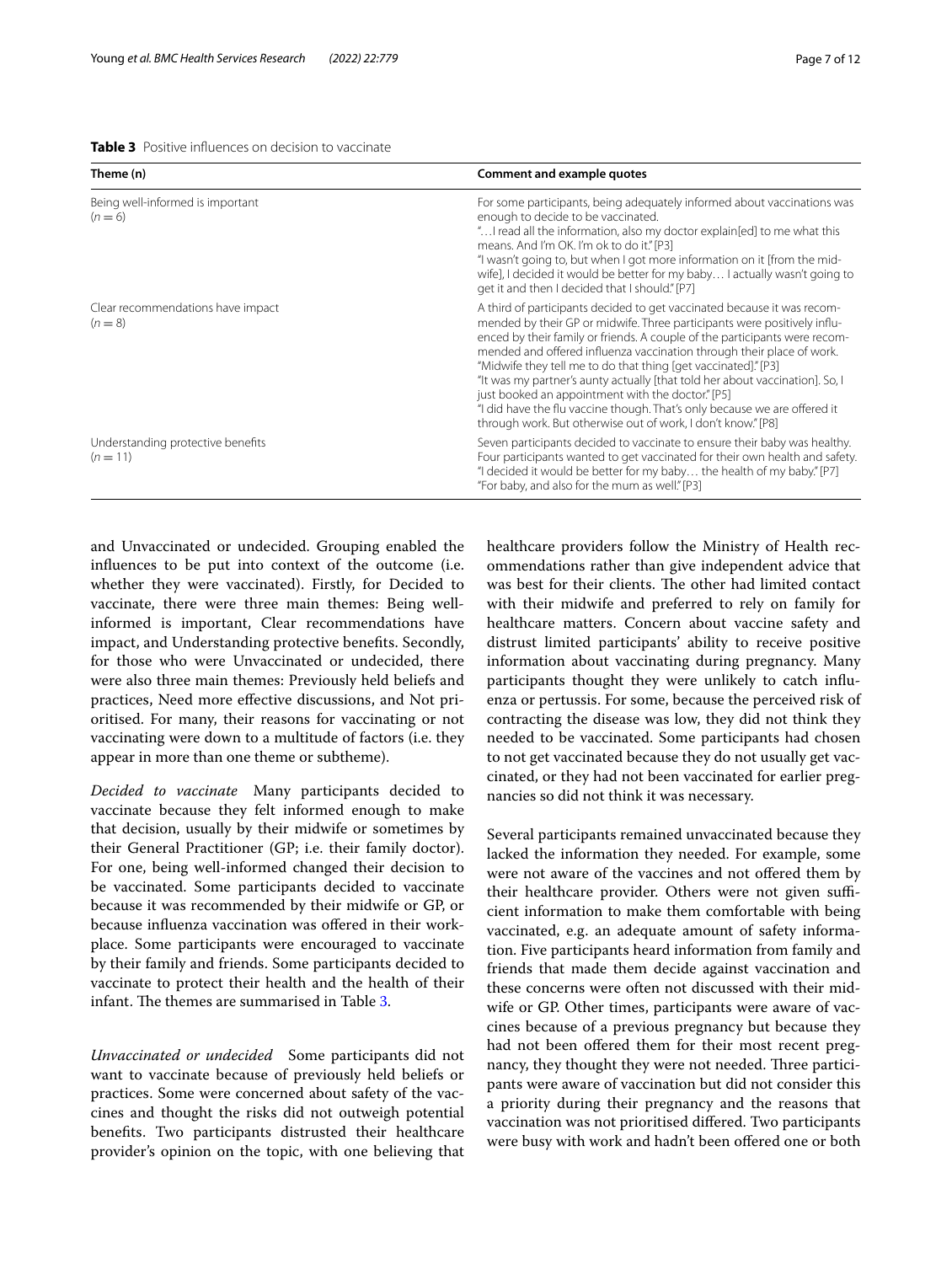#### <span id="page-7-0"></span>**Table 4** Negative infuences on decision to vaccinate

| <b>Theme</b>                                       | Comment and example quotes                                                                                                                                                                                                                                                                                                                                                                                                                                                                                                                                                                                                                                                                                           |
|----------------------------------------------------|----------------------------------------------------------------------------------------------------------------------------------------------------------------------------------------------------------------------------------------------------------------------------------------------------------------------------------------------------------------------------------------------------------------------------------------------------------------------------------------------------------------------------------------------------------------------------------------------------------------------------------------------------------------------------------------------------------------------|
| Previously held beliefs and practices<br>$(n = 9)$ | Some did not get vaccinated because of concerns around the safety of the vaccine for them or their unborn<br>baby.<br>"I don't want to get anything while I am pregnant. Anything at all, because it may have effects. That's what I am<br>scared of." [P9]<br>"I'm sure that there's a lot of, it's just a worry that if I do take this like what could potentially go wrong with it."<br>[P14]                                                                                                                                                                                                                                                                                                                     |
|                                                    | Some did not trust the advice on vaccination from their healthcare provider.<br>"I'd trust what they're saying, but I still like to go and do some research because I'm not interested in vaccinat-<br>ing we could all just go 'oh yes' and you know do everything like a robot sort of thing but then there's also<br>choices Health professionals are just doing what the government says and how the Ministry of Health are<br>doing things whereas, like, if you wanted to find alternatives and other things like that, you'd have to go and find<br>it yourself." [P12]<br>"Not really [trust healthcare provider advice about vaccination] just my beliefs women have die[d] following<br>vaccination." [P6] |
|                                                    | Some decided to not vaccinate because of perceived low likelihood of catching the disease.<br>"It wasn't [a consideration] at the time, just because I don't normally get the flu." [P15]<br>"Not concerned because none of my kids have ever had it." [P10]                                                                                                                                                                                                                                                                                                                                                                                                                                                         |
|                                                    | Some did not think vaccination was necessary because they do not usually get vaccinated or had not been vac-<br>cinated for previous pregnancies<br>"I chose not to get the flu vaccine while I was pregnant and that was just because I've never gotten the flu vac-<br>cine before so I kind of just figured, just to keep going as normal." [P15]<br>"I didn't have it with my first one, so I don't know why I had to have it with my second one." [P8]                                                                                                                                                                                                                                                          |
| Need more effective discussions<br>$(n = 11)$      | Many participants felt they were not given enough information to decide to vaccinate. Some were not offered<br>the vaccine, and some were unaware of vaccine recommendations.<br>"Just that lack of understanding, what actually is that It's just that lack of [information], because all that you are<br>given is that brochure, yes, I'll read it but I'm the type that would like to know more It's not just what's on the<br>brochure, I need to know more." [P2]<br>"I didn't have the whooping cough [vaccine]. That's because it wasn't offered to me." [P8]                                                                                                                                                 |
|                                                    | Some described having doubts after discussing vaccination with family and friends.<br>"I didn't want to get it because I have heard that if you get it, it actually brings it [influenza] on." [P9]<br>"Other people have their doubts and then they start putting stuff in your head and you're like, "should I trust<br>this?"" [P11]                                                                                                                                                                                                                                                                                                                                                                              |
| Not prioritised<br>$(n = 3)$                       | Some were aware of recommendations, but vaccination was not a priority during their pregnancy.<br>"I just made excuses because I forgot or didn't just have time. But it was never a priority for me to make that<br>decision." [P2]<br>"I just haven't got round to it, because I only just finished work two weeks ago." [P5]                                                                                                                                                                                                                                                                                                                                                                                      |

vaccines so had not followed up because they did not think it was important; both had limited knowledge on the potential severity of infection in them or their infant. The other participant was concerned about vaccine safety and did not make it a priority to fnd out more information or to seek further advice. The themes are summarised in Table [4](#page-7-0).

# **Discussion**

This study aimed to explore what Māori and Pacific women knew about immunisation during pregnancy and what factors infuenced their decision to be vaccinated. Fifteen participants were interviewed, fve identifed as Pacifc Island ethnicity and ten as Māori. A 2008 Canadian study demonstrated that high levels of knowledge and positive attitudes towards maternal infuenza vaccination and recommendations from health care providers were associated with maternal vaccination [\[36](#page-11-24)]. A 2013 review, incorporating studies undertaken from 1997 to 2012 in ten diferent countries, also established clear recommendations and removal of barriers to vaccination assisted with infuenza vaccine uptake [\[37\]](#page-11-25). More recent New Zealand studies also found similar factors supported immunisation uptake such as health professional recommendations and free administration [[14,](#page-11-5) [15,](#page-11-6) [17\]](#page-11-8). Like these other studies, our study identifed that being well informed and receiving both clear recommendations, prioritisation, and support for ease of access for vaccination in pregnancy underpins a positive decision-making process. However, most women in this study were not adequately supported by health services to decide to vaccinate during pregnancy. For example, they were not ofered a vaccine by their healthcare providers, they were not given sufficient or appropriate information about vaccination as a priority, they were unaware of the potential harm from vaccine-preventable diseases, or they were misinformed about the safety of vaccines. These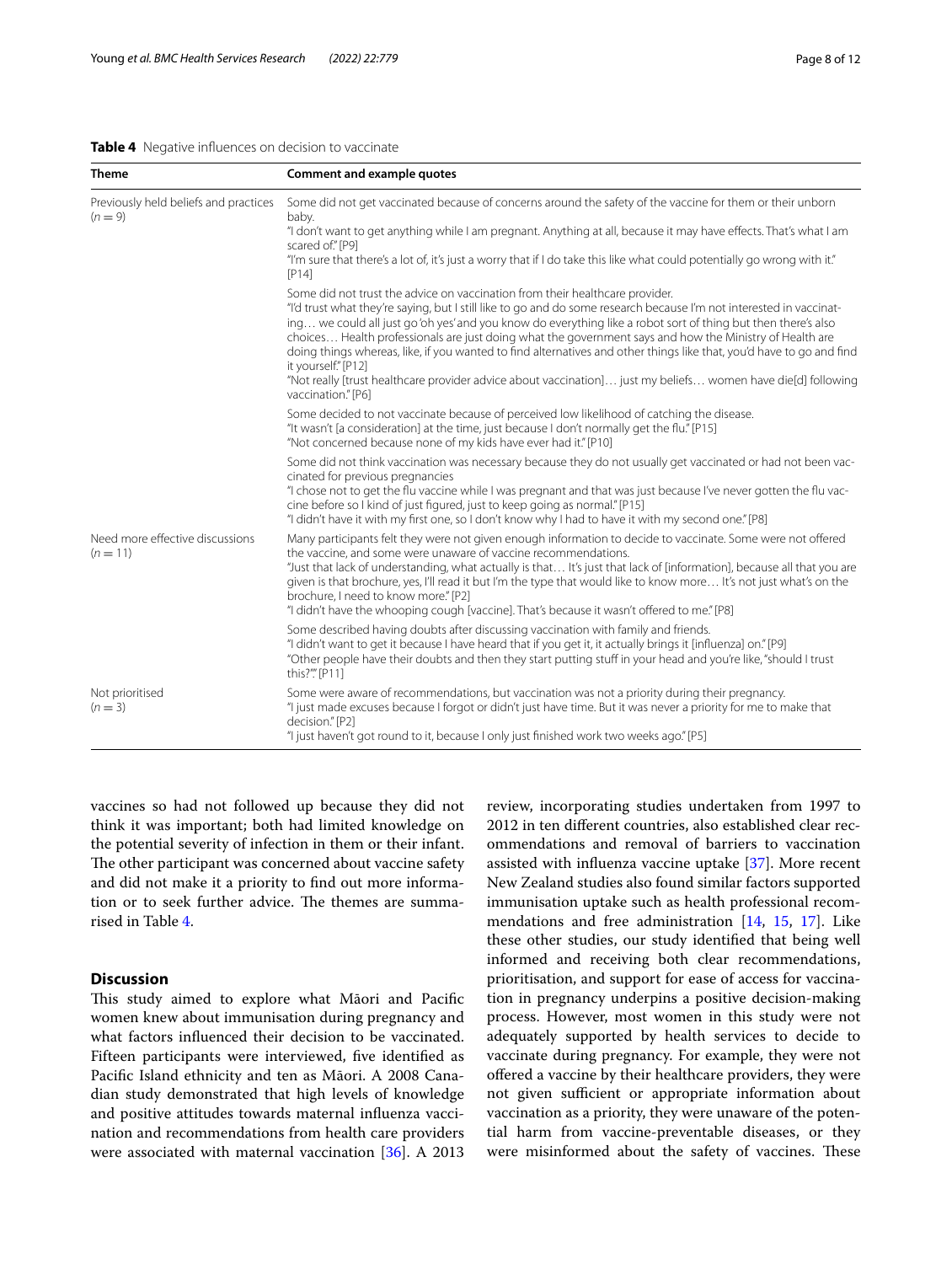negative infuences on vaccine decision-making were also reported in international [[37\]](#page-11-25) and other New Zealand studies [[14,](#page-11-5) [15](#page-11-6), [17\]](#page-11-8). Improving understanding about the importance of vaccination in pregnancy has long been understood to be vital for successful vaccination coverage [[17,](#page-11-8) [37](#page-11-25)] and could help overcome negative perceptions, hesitancies, indiferent attitudes and low prioritisation to improve coverage in marginalised groups.

Knowledge about pertussis and infuenza infection is often limited [[15](#page-11-6), [38](#page-11-26), [39\]](#page-11-27) and this was demonstrated in this study with most participants underestimating the potential harm from infuenza for themselves and pertussis in their infant. Perceiving infuenza as harmless is a common misconception [[37\]](#page-11-25) and this study showed this is still a widely-held belief. Furthermore, some participants had never heard of pertussis or whooping cough before and although many others thought pertussis could be somewhat serious in infancy, the severity of infection was often not entirely understood. This differed to another New Zealand study where most participants (*n*=441, 74%) had received vaccination [[17\]](#page-11-8). However, in this other study more than half of the women were aware of a currently active pertussis pandemic and many had encouraging information from their midwife (*n*=327, 54.9%) and/or their GP (*n*=226, 37.9%). Furthermore, there was an underrepresentation of Māori (4.5%) and Pacifc women (1.6%) compared to the general population (8.4% and 2.6% respectively at the time of the study) [[17\]](#page-11-8). It has been shown that a predictor of vaccination acceptance was awareness of the benefts of being vaccinated [\[37,](#page-11-25) [40](#page-11-28)] and knowing the potential harm from disease [\[40](#page-11-28)]. However, some women in this study who acknowledged the potential for harm from infuenza and pertussis and the possibility of contracting these diseases still chose not to vaccinate. This indicates they may not truly understand the severity of these infections or attribute the risk of disease in themselves and their infant. This lack of knowledge and understanding of pertussis and infuenza contrasted with a higher concern of vaccine safety and potential harms amongst participants. The concern about vaccine safety is a commonly held concern and is an often-stated reason of avoiding maternal vaccination. Besides these concerns, as described elsewhere [[17,](#page-11-8) [37](#page-11-25)], many participants were unaware of the availability one or both recommended vaccines. To encourage maternal vaccination in Māori and Pacifc women in New Zealand, individuals need to understand benefts of vaccinating, the potential harm from diseases, and the likelihood of infection. However, it is important that these points are discussed in relation to perceived vaccination harms, addressing concerns pregnant women may have. Health care professionals need to not simply mention the vaccinations but provide information in a way that women can understand and prioritise because perceptions of vaccines and vaccine-preventable diseases infuence the decision to vaccinate during pregnancy  $[40]$  $[40]$ . Face-to-face education and resources for parents that focus on awareness of disease, particularly for protection for infants, needs to be prioritised.

New Zealand [[15](#page-11-6)] and international studies [\[41\]](#page-11-29) have shown that some women do not receive infuenza vaccination because they believed that because they were 'healthy' the vaccination was not necessary [[15\]](#page-11-6). Similarly, in our study two participants thought their body could fght infuenza infection so did not need vaccination as a prevention measure. Two other participants who did not get vaccinated thought they could rely on other means to prevent infection. This included keeping warm in winter and infection prevention measures learned through the COVID-19 pandemic [[41\]](#page-11-29). Other participants would rather seek help and get treatment if they were infected, as seen in other studies [[37\]](#page-11-25). In view of the severity of influenza and pertussis  $[4]$  $[4]$ , when these beliefs are used as a replacement for immunisation or reduces the prioritisation of maternal immunisation then this is a concern. This issue needs to be considered within the education materials and conversations.

There were many influences that impacted decisions to vaccinate. One commonly found infuence in this study and others is the desire to protect themselves and/or their infant from infectious diseases [\[14,](#page-11-5) [17,](#page-11-8) [42\]](#page-11-30). Also, in this study, being adequately informed about vaccination had a clear impact. In another New Zealand study with a high proportion of vaccinated participants [\[17](#page-11-8)] midwives were singled out as providers of the most helpful advice and encouragement for vaccinations in pregnancy. Furthermore, strong recommendations to vaccinate, particularly by healthcare providers were positively associated with decisions to vaccinate rather than a passive provision of information, and again, other studies have also supported this [\[14](#page-11-5), [17,](#page-11-8) [37](#page-11-25), [38](#page-11-26)].

Individuals who decide not to vaccinate or were still undecided are often infuenced by their perception of low likelihood of disease [\[14](#page-11-5), [37\]](#page-11-25), because they do not usually get vaccinated [[19](#page-11-31), [37\]](#page-11-25), or because they do not consider it a priority [\[43\]](#page-11-32). Interviews with Māori women and Māori health providers about maternal vaccinations found the health providers often noting women not prioritising vaccinations  $[15]$  $[15]$ . The current paper has provided greater insight from women as to why they do not prioritise, and the lack of information they often had. Women in our study also expressed these infuences can be addressed with support from healthcare providers. Helping women understand the risk of disease will encourage them to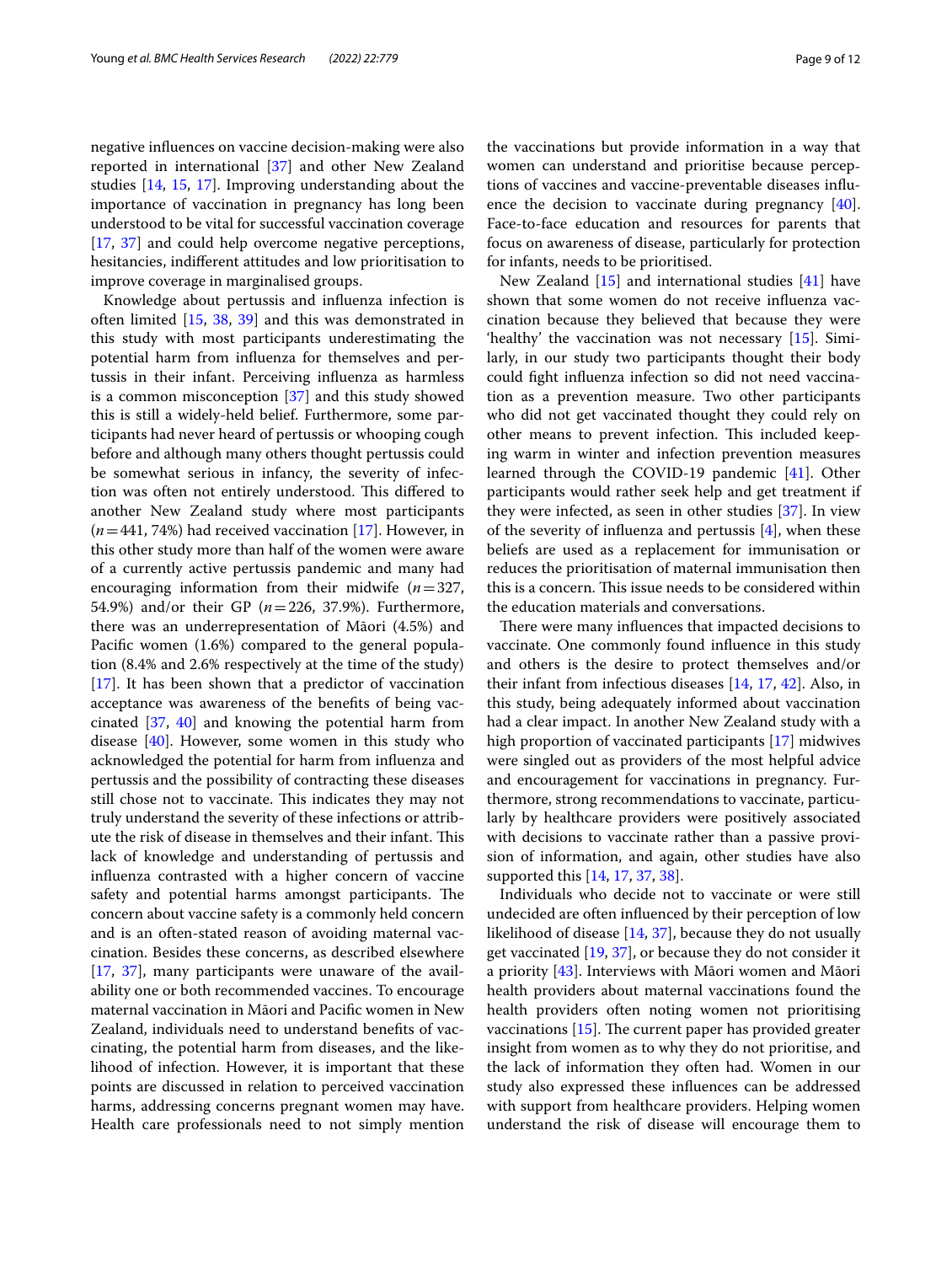make vaccination a priority whilst they are pregnant, and this could be achieved through efective and empathetic discussions [[15\]](#page-11-6). As mentioned above, education with a focus on awareness of disease is important to accomplish this.

Participants also display hesitancy towards vaccination due to concern over safety of vaccines and these concerns must be discussed with openness and understanding to support informed decision-making. Family and friends can have a profound infuence on vaccine uptake, and it is known that when vaccination is strongly supported by family and friends, uptake is increased [\[39](#page-11-27), [40](#page-11-28)]. However, discouraging information can often be promulgated by family and friends [\[39](#page-11-27)]. In contrast to other studies about maternal vaccination  $[15]$  $[15]$ , women in this study were strongly infuenced by their support network, and most of the time this infuence prevented them from being vaccinated. Sometimes this was a general recommendation about not knowing if the vaccine is safe and other times this was from accounts of family members adversely afected by historical vaccination. Once again, this demonstrates the need for open communication to discuss concerns about vaccination and also supports the need for wider education to family and other members of mothers' support networks.

There are a number of barriers to vaccination for pregnant women to overcome that have been described in New Zealand and abroad including lack of transport, lack of available time due to other commitments (e.g. childcare, work), and difficulty in accessing appropriate services [[15,](#page-11-6) [38](#page-11-26), [40\]](#page-11-28). Removing barriers and making access to vaccinations easy for pregnant women is recommended to improve vaccination rates in pregnancy [[15\]](#page-11-6). Furthermore, it is widely recognised that educating mothers and improving rapport and discussions with healthcare providers are important strategies to improve vaccine uptake during pregnancy [\[37](#page-11-25), [44\]](#page-11-33) and some unvaccinated participants in this study identifed that they were not well-supported to make positive decisions. However, not knowing about vaccination is a common reason why women remain unvaccinated during pregnancy [\[14,](#page-11-5) [19,](#page-11-31) [20](#page-11-10), [41](#page-11-29)]. In this study, seven participants reported not being ofered maternal vaccinations and so were unaware of them being available or the lack of discussion made them think vaccination was not important. Additionally, two participants did not trust advice provided by their healthcare professional and distrust in recommendations has been described as a factor in women not receiving maternal infuenza vaccine internationally [[45](#page-11-34)]. Furthermore, distrust in recommendations combined with limited knowledge of the severity of vaccine-preventable disease would 'compound the problem' [\[46](#page-11-35)]. Conversely, it has been identifed that trusting a healthcare professional improves perceptions of vaccine efficacy and safety [\[37\]](#page-11-25). Trust has been identified, along with effective health promotion and public engagement, as part of a multiple system strategy required to protect New Zealand from future measles epidemics and this should be also pulled to the forefront for increasing maternal immunisation coverage [[47\]](#page-11-36).

This research was novel because it focused on maternal vaccination knowledge and infuences on vaccine uptake in Māori and Pacifc women. Many fndings were in line with previous research, but this study also found that Māori and Pacifc women may be negatively infuenced by their family and friends. This emphasises the need to allow time to build trusting relationships with pregnant women and set aside time to discuss women's concerns with them in a safe environment. Trusting relationships is essential so women are comfortable sharing their fears and open to the information provided by their healthcare provider. Furthermore, this research showed that being able to describe harms of vaccine-preventable disease and the potential for infection did not mean that women would choose vaccination. When discussing vaccination with women, it is important to determine they are aware of the importance of vaccination as it relates to them and their infant. Further research is needed to determine how women assess the benefts and risks of vaccination when they can discuss the harms but still choose to not vaccinate.

#### **Strengths and limitations**

A strength of this study is the purposive sampling of Māori and Pacifc women to help give a better insight into why these groups may not be vaccinating. Other New Zealand studies investigating maternal immunisations had Māori or Pacifc groups under-represented [[15](#page-11-6), [17\]](#page-11-8). Twelve participants had not received one or both maternal vaccinations, providing useful data on potential infuences on decision-making for such women. Also, the interviews were reasonably long in duration to allow the topic to be discussed in-depth.

This study had a small sample size from only two locations in New Zealand. However, small sample sizes are common with qualitative research [[48](#page-11-37)] and a range of views were expressed. Although we interviewed a broad range of ages, we did not interview women under 20 years old. Women in this group may be less likely to be immunised [[9,](#page-11-0) [49\]](#page-11-38), so their opinions should be sought to gain insight into the perceptions of this group. Although, twelve of the participants in our study remained unvaccinated or only singly vaccinated, there may be some similarities that could overlap with a younger cohort. Attempts were made to gather feedback from participants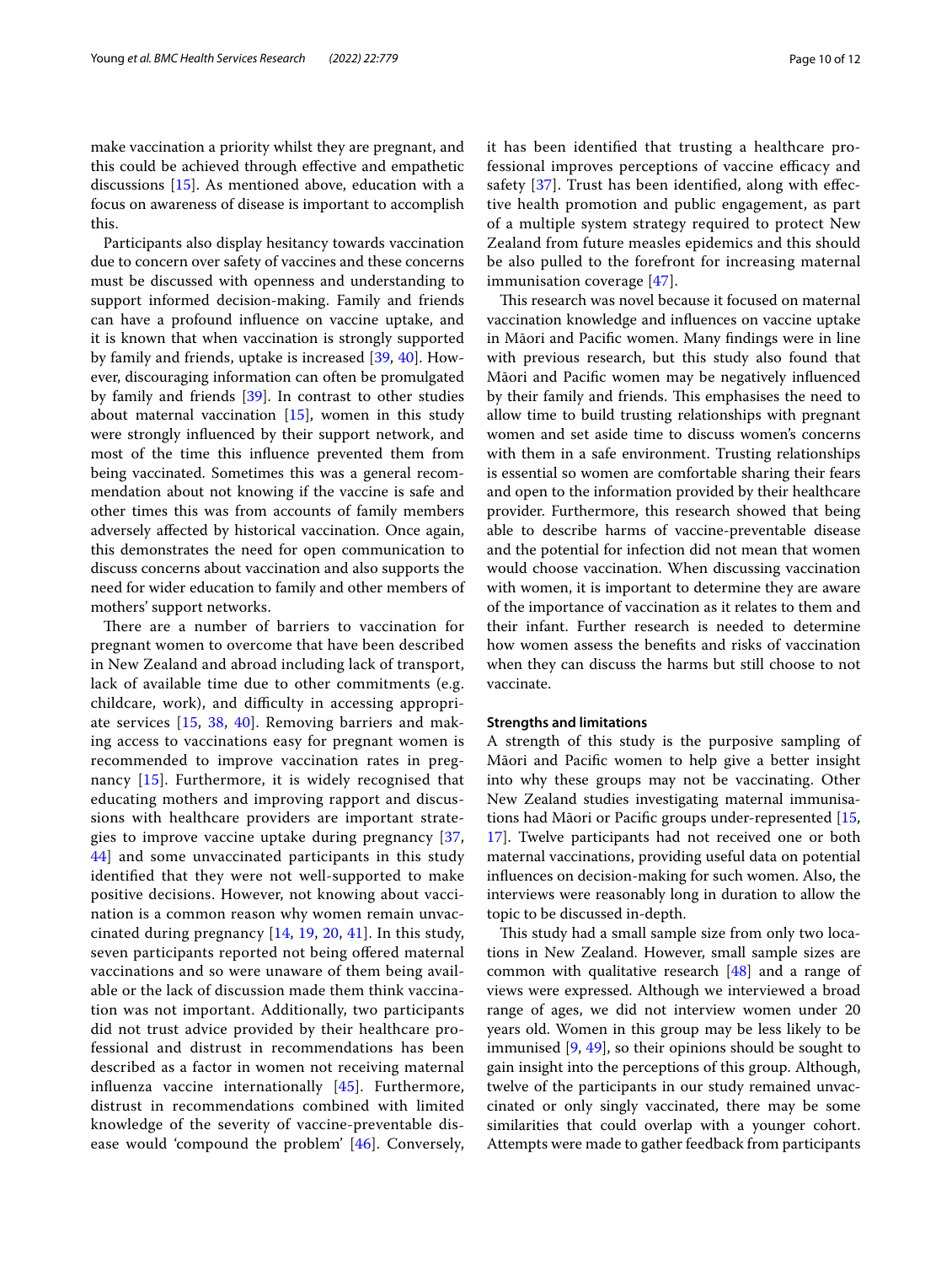for validation of the themes identifed. Six participants were approached and three agreed to review. Only one participant read through the themes and replied so certainty could not be obtained. The participant who did reply, felt the themes were appropriate and refected the sentiment of her comments.

Despite these limitations, this study is supported by fndings from other New Zealand and international studies. The fact that there is crossover from findings from studies from over a decade ago [\[36](#page-11-24), [37](#page-11-25)] indicate that further strategies are required for efective change to improve maternal vaccination rates, particularly for Māori or Pacifc women who have inequitable maternal vaccination coverage. Recommendations to improve vaccination coverage have ranged from additional funded visits to GPs and nurses to discuss immunisations [\[17](#page-11-8)], training of health care professionals [\[50\]](#page-11-39), funded availability through pharmacies [\[51](#page-11-40)], administration in the antenatal visit setting, constant vaccine reminders throughout pregnancy [[18,](#page-11-9) [43\]](#page-11-32), large public health campaigns, and removal of barriers to access [\[42](#page-11-30)]. Ultimately, a multi-pronged method to enhance vaccination uptake is needed, with improving knowledge of vaccination in pregnancy underpinning the approach.

# **Conclusions**

Understanding that vaccines are safe to be given during pregnancy and why they are recommended is essential, but these elements may be unknown, misunderstood, or considered irrelevant by some Māori and Pacifc women. Information provided in New Zealand may not always be sufficient or clear enough to improve knowledge and help individuals to make an informed decision. Furthermore, there may be a lack of strong recommendations to vaccination by healthcare professionals to raise priority for action. The lack of understanding about vaccine benefits and risks of vaccine-preventable diseases, alongside lack of ease of accessibility, can result in the reinforcement of other negative infuences such as the fear of side efects or the precedence of other life priorities. Being wellinformed and supported to make positive decisions to vaccinate in pregnancy is likely to improve vaccine coverage in Māori and Pacifc Island New Zealanders.

#### **Acknowledgements**

We would like to thank the participants who gave their time to this study and the research assistants who helped with recruitment an supported the interviews and analysis. We would also like to acknowledge Turanga Health, the Pacifc Trust Otago, and the GP practices, and midwives who helped with recruitment for this project.

#### **Authors' contributions**

AY initiated the study and all authors conceptualized the study. AY led data collection and analysis, wrote, and revised the manuscript. EW provided supervision of the study and peer reviewed the analysis. NC, NG, PN, NK and EW were all major contributors in writing and revising the manuscript. The author(s) read and approved the fnal manuscript.

#### **Funding**

This study was made possible with the fnancial support of the Health Research Council's Career Development Award.

#### **Availability of data and materials**

Data sharing is not applicable to this article as no datasets were generated or analysed during the current study.

# **Declarations**

#### **Ethics approval and consent to participate**

 The project was approved by the University of Otago Human Ethics Committee (Reference: H21/063). Māori research consultation was undertaken via the Ngāi Tahu Research Consultation Committee at the University of Otago. All methods were performed in accordance with relevant guidelines and regulations.All participants gave written informed consent for the study prior to undertaking the interviews. All participants were asked and consented to the interviews being audio recorded.

#### **Consent for publication**

All participants gave written conformed consent for the study prior to undertaking the interviews. This included consent to publish the fndings from the study.

#### **Competing interests**

NG has worked on reclassifcation of vaccinations to enable access through pharmacists and is contracting to Counties Manukau District Health Board.

#### **Author details**

<sup>1</sup> Division of Health Sciences, Kōhatu-Centre for Hauora Māori, Otago Medical School, University of Otago, PO Box 56 , 9054 Dunedin, New Zealand. 2 <sup>2</sup> Department of Public Health, School of Public Health and Interdisciplinary Studies, Auckland University of Technology, Auckland, New Zealand. <sup>3</sup> Department of Paediatrics: Child and Youth Health, University of Auckland, Auckland, New Zealand. <sup>4</sup> School of Pharmacy, University of Auckland, Auckland, New Zealand. <sup>5</sup>Va'a o Tautai - Centre for Pacific Health, University of Otago, Dunedin, New Zealand. <sup>6</sup>Immunisation Advisory Centre, Department of General Practice and Primary Care, University of Auckland, Auckland, New Zealand.

#### Received: 23 March 2022 Accepted: 7 June 2022 Published online: 14 June 2022

#### **References**

- <span id="page-10-0"></span>1. World Health A. Global vaccine action plan. Geneva: World Health Organization; 2015.
- <span id="page-10-1"></span>2. Ministry of Health. Immunisation Handbook Wellington. New Zealand: Ministry of Health; 2020. Available from: [https://www.health.govt.nz/](https://www.health.govt.nz/publication/immunisation-handbook-2020) [publication/immunisation-handbook-2020.](https://www.health.govt.nz/publication/immunisation-handbook-2020) Accessed 20 Apr 2021.
- 3. World Health Organization. Infuenza vaccines: WHO position paper. Geneva; 2005.
- <span id="page-10-2"></span>4. Immunisation Advisory Centre. Recommended and funded vaccines during pregnancy. Auckland: University of Auckland; 2021. Available from: [https://www.immune.org.nz/sites/default/fles/resources/Written%20Res](https://www.immune.org.nz/sites/default/files/resources/Written%20Resources/ProgrammePregnancyImac20210813%20V01Final.pdf) [ources/ProgrammePregnancyImac20210813%20V01Final.pdf](https://www.immune.org.nz/sites/default/files/resources/Written%20Resources/ProgrammePregnancyImac20210813%20V01Final.pdf). Accessed 12 Oct 2021.
- <span id="page-10-3"></span>5. Critical illness due to 2009 A/H1N1 infuenza in pregnant and postpartum women: population based cohort study. BMJ. 2010;340:c1279.
- <span id="page-10-4"></span>Rasmussen SA, Jamieson DJ, Uyeki TM. Effects of influenza on pregnant women and infants. Am J Obstet Gynecol. 2012;207(3, Supplement):S3–S8.
- <span id="page-10-5"></span>7. Environmental Science and Research NZ. ESR Pertussis Report; Weeks 50–51: 8 December 2012–4 January 2013. Wellington: ESR; 2013.
- <span id="page-10-6"></span>8. bpac<sup>nz</sup>. Pertussis immunisation in pregnancy. Best Pract J. 2014(60):34-7.